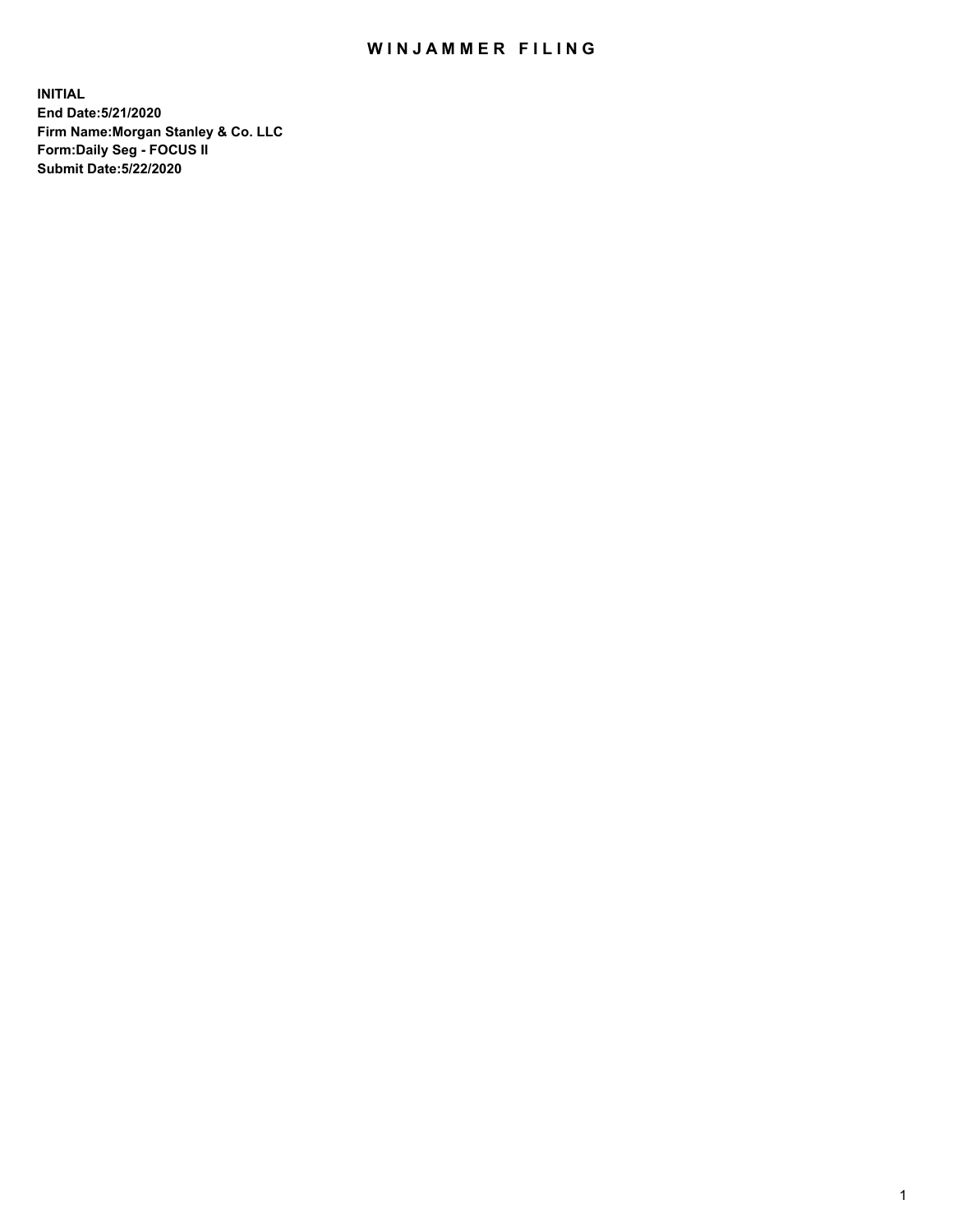**INITIAL End Date:5/21/2020 Firm Name:Morgan Stanley & Co. LLC Form:Daily Seg - FOCUS II Submit Date:5/22/2020 Daily Segregation - Cover Page**

| Name of Company                                                                                                                                                                                                                                                                                                                | Morgan Stanley & Co. LLC                                |
|--------------------------------------------------------------------------------------------------------------------------------------------------------------------------------------------------------------------------------------------------------------------------------------------------------------------------------|---------------------------------------------------------|
| <b>Contact Name</b>                                                                                                                                                                                                                                                                                                            | <b>Ikram Shah</b>                                       |
| <b>Contact Phone Number</b>                                                                                                                                                                                                                                                                                                    | 212-276-0963                                            |
| <b>Contact Email Address</b>                                                                                                                                                                                                                                                                                                   | Ikram.shah@morganstanley.com                            |
| FCM's Customer Segregated Funds Residual Interest Target (choose one):<br>a. Minimum dollar amount: ; or<br>b. Minimum percentage of customer segregated funds required:% ; or<br>c. Dollar amount range between: and; or<br>d. Percentage range of customer segregated funds required between:% and%.                         | 235,000,000<br><u>0</u><br><u>00</u><br><u>00</u>       |
| FCM's Customer Secured Amount Funds Residual Interest Target (choose one):<br>a. Minimum dollar amount: ; or<br>b. Minimum percentage of customer secured funds required:%; or<br>c. Dollar amount range between: and; or<br>d. Percentage range of customer secured funds required between:% and%.                            | 140,000,000<br><u>0</u><br><u>0 0</u><br>0 <sub>0</sub> |
| FCM's Cleared Swaps Customer Collateral Residual Interest Target (choose one):<br>a. Minimum dollar amount: ; or<br>b. Minimum percentage of cleared swaps customer collateral required:% ; or<br>c. Dollar amount range between: and; or<br>d. Percentage range of cleared swaps customer collateral required between:% and%. | 92,000,000<br><u>0</u><br><u>00</u><br>00               |

Attach supporting documents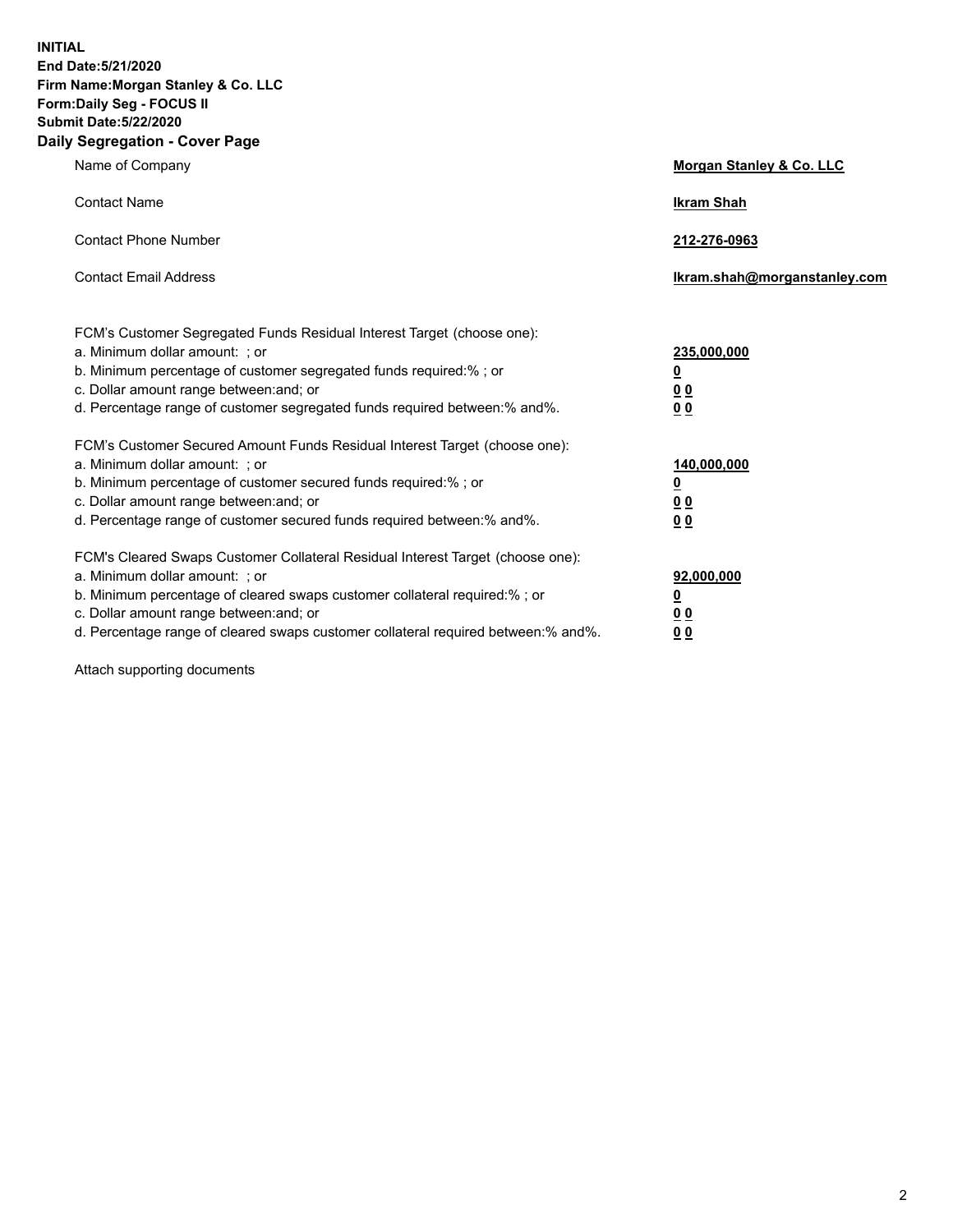## **INITIAL End Date:5/21/2020 Firm Name:Morgan Stanley & Co. LLC Form:Daily Seg - FOCUS II Submit Date:5/22/2020 Daily Segregation - Secured Amounts** Foreign Futures and Foreign Options Secured Amounts Amount required to be set aside pursuant to law, rule or regulation of a foreign government or a rule of a self-regulatory organization authorized thereunder 1. Net ledger balance - Foreign Futures and Foreign Option Trading - All Customers A. Cash **4,200,428,725** [7315] B. Securities (at market) **2,871,394,931** [7317] 2. Net unrealized profit (loss) in open futures contracts traded on a foreign board of trade **434,667,602** [7325] 3. Exchange traded options a. Market value of open option contracts purchased on a foreign board of trade **5,410,189** [7335] b. Market value of open contracts granted (sold) on a foreign board of trade **-13,006,900** [7337] 4. Net equity (deficit) (add lines 1. 2. and 3.) **7,498,894,547** [7345] 5. Account liquidating to a deficit and account with a debit balances - gross amount **81,265,660** [7351] Less: amount offset by customer owned securities **-76,285,564** [7352] **4,980,096** 6. Amount required to be set aside as the secured amount - Net Liquidating Equity Method (add lines 4 and 5) 7. Greater of amount required to be set aside pursuant to foreign jurisdiction (above) or line 6. FUNDS DEPOSITED IN SEPARATE REGULATION 30.7 ACCOUNTS 1. Cash in banks A. Banks located in the United States **521,212,584** [7500] B. Other banks qualified under Regulation 30.7 **317,187,028** [7520] **838,399,612**

- 2. Securities
	- A. In safekeeping with banks located in the United States **856,128,388** [7540]
	- B. In safekeeping with other banks qualified under Regulation 30.7 **0** [7560] **856,128,388** [7570]
- 3. Equities with registered futures commission merchants
	-
	- B. Securities **0** [7590]
	- C. Unrealized gain (loss) on open futures contracts **2,999,611** [7600]
	- D. Value of long option contracts **0** [7610]
- E. Value of short option contracts **0** [7615] **15,080,960** [7620]
- 4. Amounts held by clearing organizations of foreign boards of trade
	- A. Cash **0** [7640]
	- B. Securities **0** [7650]
	- C. Amount due to (from) clearing organization daily variation **0** [7660]
	- D. Value of long option contracts **0** [7670]
	- E. Value of short option contracts **0** [7675] **0** [7680]
- 5. Amounts held by members of foreign boards of trade
	-
	-
	- C. Unrealized gain (loss) on open futures contracts **431,667,991** [7720]
	- D. Value of long option contracts **5,410,189** [7730]
	- E. Value of short option contracts **-13,006,900** [7735] **6,085,553,968**
- 6. Amounts with other depositories designated by a foreign board of trade **0** [7760]
- 7. Segregated funds on hand **0** [7765]
- 8. Total funds in separate section 30.7 accounts **7,795,162,928** [7770]
- 9. Excess (deficiency) Set Aside for Secured Amount (subtract line 7 Secured Statement Page 1 from Line 8)
- 10. Management Target Amount for Excess funds in separate section 30.7 accounts **140,000,000** [7780]
- 11. Excess (deficiency) funds in separate 30.7 accounts over (under) Management Target **151,288,285** [7785]

**0** [7305]

[7354] **7,503,874,643** [7355]

**7,503,874,643** [7360]

[7530]

A. Cash **12,081,349** [7580]

 A. Cash **3,646,216,145** [7700] B. Securities **2,015,266,543** [7710] [7740] **291,288,285** [7380]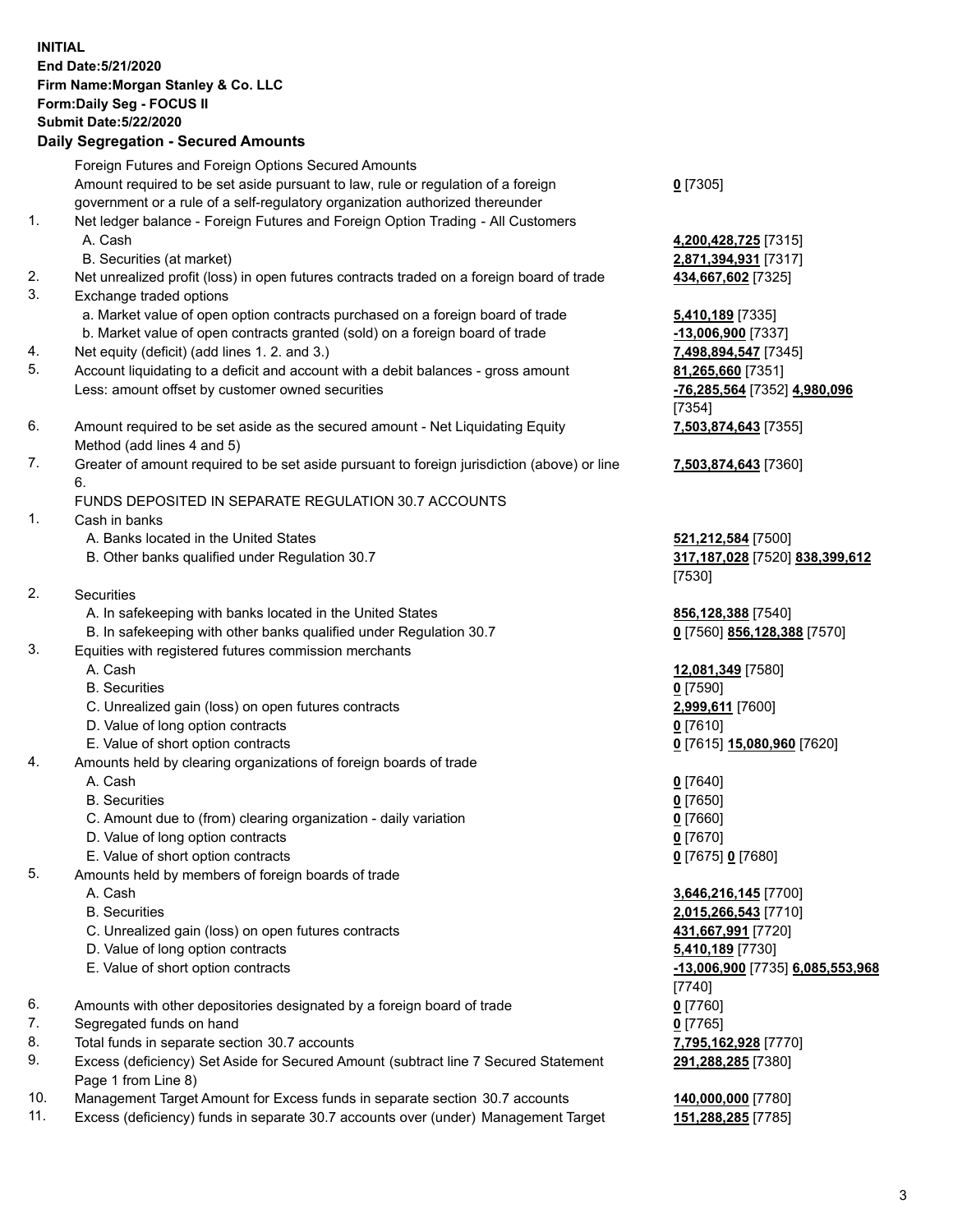**INITIAL End Date:5/21/2020 Firm Name:Morgan Stanley & Co. LLC Form:Daily Seg - FOCUS II Submit Date:5/22/2020 Daily Segregation - Segregation Statement** SEGREGATION REQUIREMENTS(Section 4d(2) of the CEAct) 1. Net ledger balance A. Cash **12,128,716,894** [7010] B. Securities (at market) **8,473,795,639** [7020] 2. Net unrealized profit (loss) in open futures contracts traded on a contract market **4,912,928,780** [7030] 3. Exchange traded options A. Add market value of open option contracts purchased on a contract market **557,901,799** [7032] B. Deduct market value of open option contracts granted (sold) on a contract market **-510,365,774** [7033] 4. Net equity (deficit) (add lines 1, 2 and 3) **25,562,977,338** [7040] 5. Accounts liquidating to a deficit and accounts with debit balances - gross amount **306,583,756** [7045] Less: amount offset by customer securities **-304,940,876** [7047] **1,642,880** [7050] 6. Amount required to be segregated (add lines 4 and 5) **25,564,620,218** [7060] FUNDS IN SEGREGATED ACCOUNTS 7. Deposited in segregated funds bank accounts A. Cash **3,821,737,236** [7070] B. Securities representing investments of customers' funds (at market) **0** [7080] C. Securities held for particular customers or option customers in lieu of cash (at market) **1,634,249,360** [7090] 8. Margins on deposit with derivatives clearing organizations of contract markets A. Cash **14,059,637,244** [7100] B. Securities representing investments of customers' funds (at market) **0** [7110] C. Securities held for particular customers or option customers in lieu of cash (at market) **6,839,546,279** [7120] 9. Net settlement from (to) derivatives clearing organizations of contract markets **-160,622,614** [7130] 10. Exchange traded options A. Value of open long option contracts **557,901,799** [7132] B. Value of open short option contracts **and the set of our of the set of our of the set of our of the set of the set of the set of the set of the set of the set of the set of the set of the set of the set of the set of th** 11. Net equities with other FCMs A. Net liquidating equity **14,595,257** [7140] B. Securities representing investments of customers' funds (at market) **0** [7160] C. Securities held for particular customers or option customers in lieu of cash (at market) **0** [7170] 12. Segregated funds on hand **0** [7150] 13. Total amount in segregation (add lines 7 through 12) **26,256,678,787** [7180] 14. Excess (deficiency) funds in segregation (subtract line 6 from line 13) **692,058,569** [7190] 15. Management Target Amount for Excess funds in segregation **235,000,000** [7194]

16. Excess (deficiency) funds in segregation over (under) Management Target Amount Excess

**457,058,569** [7198]